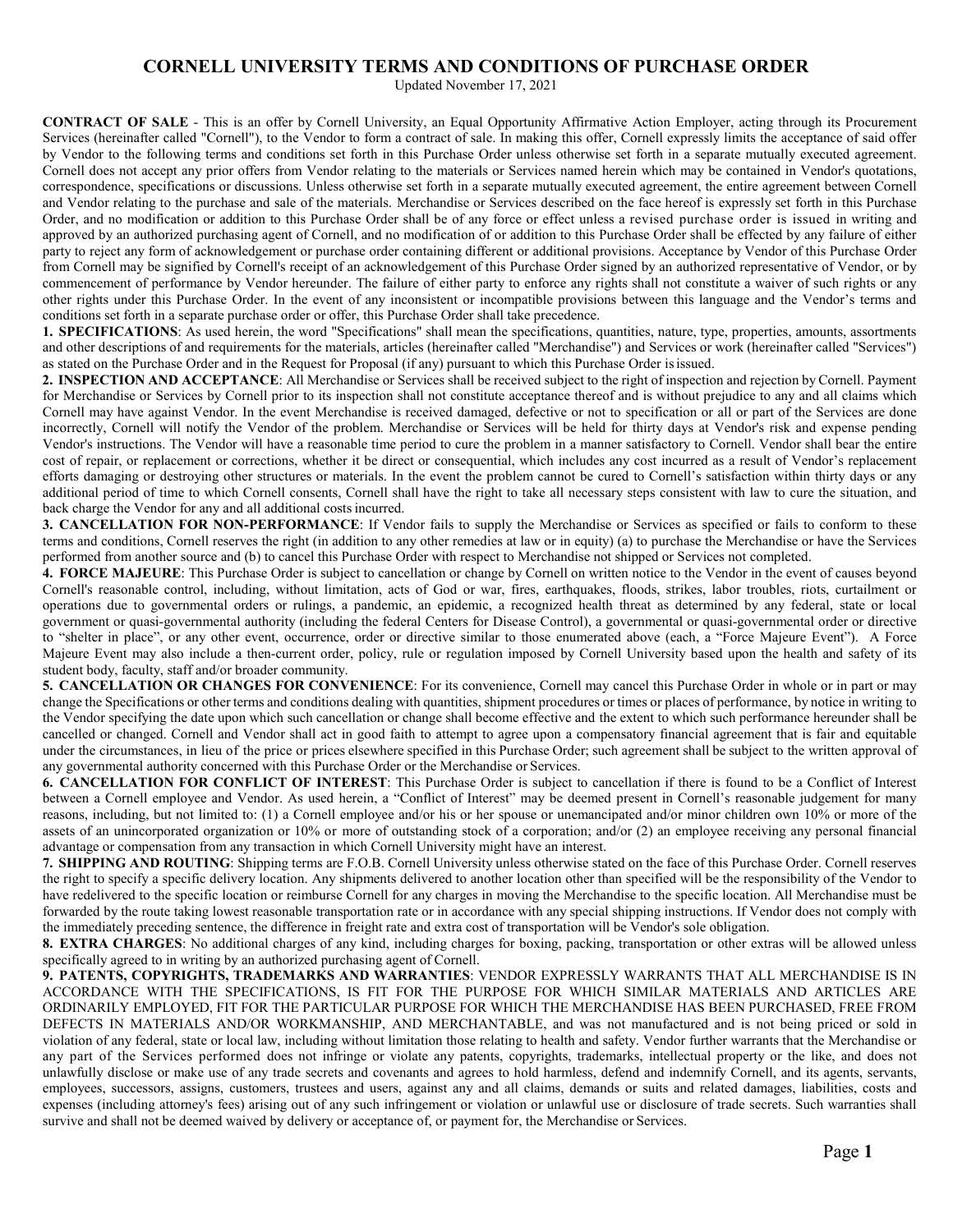Updated November 17, 2021

**10. SET-OFF:** Cornell shall at all times have the right to set-off any amount owing from the Vendor to Cornell against any amount owing from Cornell to the Vendor.

**11. INDEMNIFICATION**: Vendor agrees to hold harmless, defend and indemnify Cornell against any and all claims, demands or suits by any persons and against related loss, damages, death or injury to property or persons, liabilities, costs and expenses (including attorneys' fees), which may arise out of performance under this Purchase Order or the use, possession or ownership of the Merchandise related thereto, caused or contributed to by either: (a) the

actions or omissions, negligence or willful misconduct (whether or not negligent) by Vendor or Vendor's agents or subcontractors including without limitation such acts or omissions, incident to the presence of the Vendor, its agents, and subcontractors upon Cornell's premises and/or in the course of performance under this Purchase Order; or (b) defective, unsafe or non-conforming Merchandise supplied by Vendor or Vendor's agents or subcontractors; or (c) Vendor's use and possession of Cornell's property as designated in Section 16 below. The term "Cornell" as used in this section includes Cornell and its agents, employees, students, successors, assigns, customers, trustees and users. The obligations set forth in this Section 11 shall expressly survive the expiration or earlier cancellation of this Purchaser Order.

**12. INSURANCE**: Vendor will carry insurance to financially support indemnification of Cornell as provided herein, and shall provide certificates of such insurance upon request. Annual automatic renewals of the certificate(s) of insurance must be requested from the Vendor's insurance carrier and sent to Cornell upon the annual expiration date of the insurance policies. Vendor shall procure, at its sole cost and expense, the insurance coverages set forth below during the term of this Purchase Order:

**Statutory Workers' Compensation Insurance** under the laws of the State of New York and any other laws that may be applicable thereto. Coverage "B," Employer's Liability, must have limits of at least \$1,000,000 per accident for bodily injury and disease. (*This coverage is required for all Vendors unless they are exempt under the laws of New York State or other applicable jurisdiction. Coverage from other states may be substituted by individuals who are residents of other states but working on a temporary basis in New York State. Individuals providing Services on harbor fronts or over the water should provide proof of US Longshoremen and Harbor Workers insurance and/or Jones Act insurance.*)

**Commercial General Liability Insurance:** subject to at least limits of \$1,000,000 each occurrence and \$2,000,000 aggregate. Coverage must be provided for Bodily Injury Liability, Broad Form Property Damage Liability, Contractual Liability and Products and Completed Operations coverage. Completed Operations coverage is to be maintained for a minimum period of three (3) years after completion or earlier cancellation of this Purchase Order. The policy(ies) shall be primary and non-contributory. Cornell shall be included as an additional insured in the policy utilizing additional insured endorsements CG 20 10 07 04 and CG 20 37 07 04 or their equivalents. (*Coverage shall not contain exclusions for claims related to (New York) labor law. Vendor must expressly hold harmless, defend and indemnify Cornell as an additional insured for any suits referencing or seeking recovery under New York Labor Law §§ 200, 240, 240(1), 241, 241(6) and any related sections, and their insurance certificate or accompanying letter from an authorized representative must specifically state the same*.)

**Automobile Liability Insurance:** (based on scope of Services, Merchandise and/or materials) subject to limits of not less than \$1,000,000 combined single limit for each accident. Such Automobile Liability Insurance shall be for all owned, non-owned, and hired automobiles. (*Cornell requires limits of not less than \$5,000,000 for any bus charter services. Aircraft or watercraft travel that is not a ticketed event (e.g. charters) requires higher insurance limits and pre-approval from Cornell Risk Management and Insurance.*)

**Umbrella/Excess Liability Insurance:** subject to limits of not less than \$5,000,000 per occurrence and follow-form of the primary Commercial General Liability, Automobile Liability, and Employers Liability policies. These policies shall contain an endorsement stating that any entity qualifying as an additional insured on the insurance stated in the Schedule of Underlying Insurance shall be an additional insured on the Umbrella/Excess liability policy(ies) and that they apply immediately upon exhaustion of the insurance stated in the Schedule of Underlying Insurance as respects to the coverage afforded to any additional insured.

**All Risk Property Insurance:** providing replacement cost coverage for any property damage to Vendor's property which is caused by a loss of any kind and description to any property brought onto Cornell University premises. Vendor agrees to waive on behalf of itself and its insurance company subrogation against Cornell for any loss or damage, which is covered or should be covered by this insurance.

**Professional Liability/Errors & Omissions Insurance:** subject to \$1,000,000 per claim/\$3,000,000 aggregate covering the activities of the Vendor. The coverage must be maintained during the term of this Purchaser Order and at least three (3) years following its completion or earlier cancellation. Vendor's policy will provide a carve-back to the "Insured versus Insured" exclusion for claims brought by or on behalf of additional insureds.

**Liquor Liability Insurance:** (based on scope of Services, Merchandise and/or materials) with a minimum of \$1,000,000 per occurrence.

**Crime Insurance:** (based on scope of Services, Merchandise and/or materials) with a minimum of \$1,000,000 per occurrence.

**Environmental Liability Insurance:** (based on scope of Services, Merchandise and/or materials) with a minimum of \$5,000,000 per occurrence. The coverage must be maintained during the term of this Purchase Order and at least three (3) years following its completion or earlier cancellation.

**Cyber and Technology Products & Services Liability Insurance:** (based on scope of Services, Merchandise and/or materials): subject to limits of not less than \$5,000,000 for each wrongful act, that provides coverage for:

- a. Liability for network security failures or privacy breaches, including loss or unauthorized access, use or disclosure of Cornell Data, whether by Vendor or any subcontractor or cloud service provider used by Vendor;
- b. Costs associated with a privacy breach, including notification of affected individuals, customer support, forensics, crises management/public relations consulting, legal services of a privacy attorney, credit monitoring and identity fraud resolution services for affected individuals;
- c. Expenses related to regulatory compliance, government investigations, fines, fees/assessments and penalties;
- d. Liability for technological products and services;
- e. PCI fines, fees, penalties and assessments; and
- f. Cyber extortion payment and response costs.

If the Cyber Liability policy is written on a claims-made basis and non-renewed at any time during the term of this Purchase Order, Vendor shall purchase an Extended Reporting Period for at least a two-year period. Vendor's policy will provide a carve-back to the "Insured versus Insured" exclusion for claims brought by or on behalf of additional insureds.

### **Other Insurance-Related Requirements**

(i.) The limits of insurance stated above for each type of insurance are minimum limits only. In the event that any policy provided by Vendor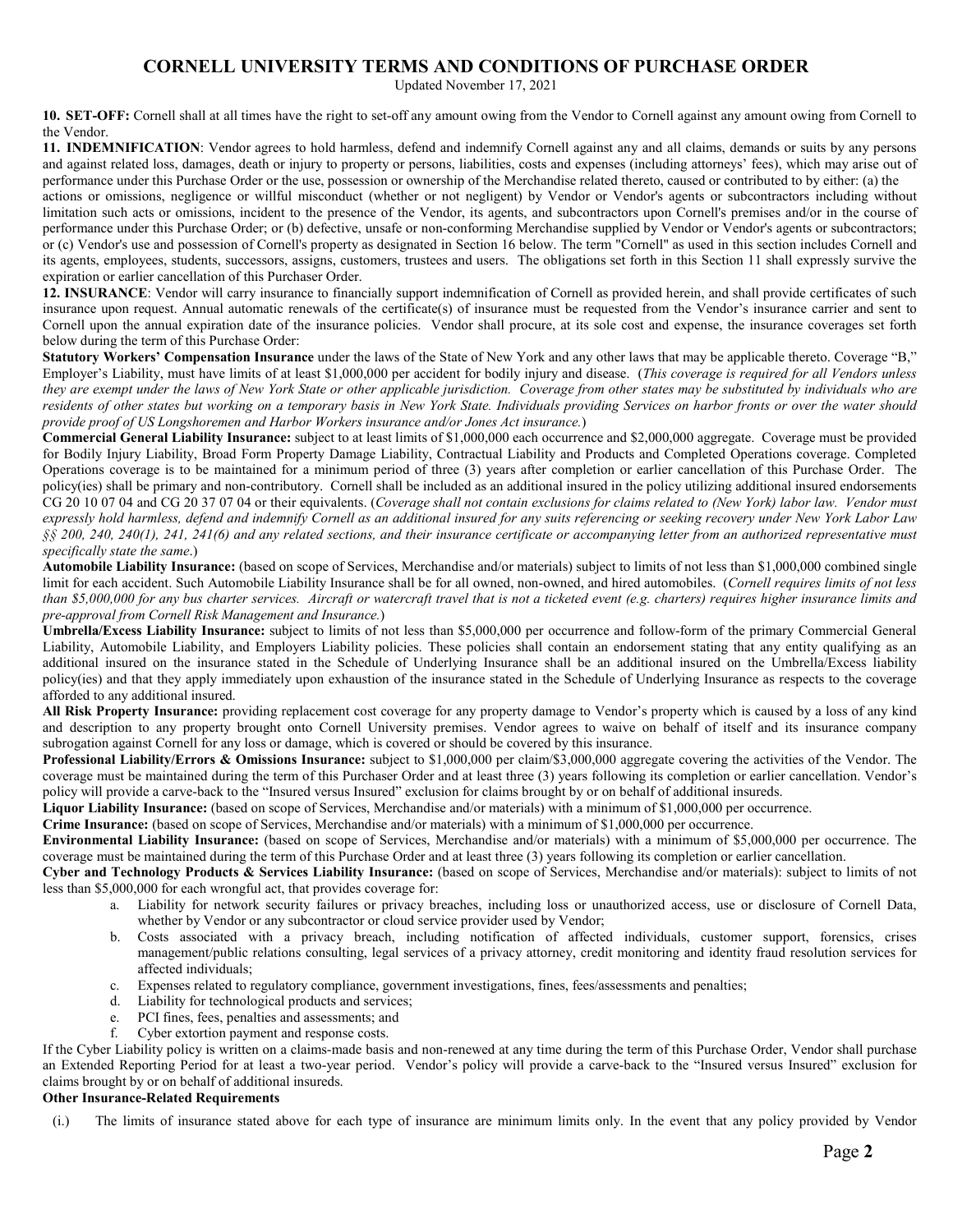Updated November 17, 2021

provides limits greater than those stated above, then the additional insureds will be entitled to the full limits of such policy and this Purchase Order shall be deemed to require such full limits. Except with respect to Professional Liability, all policies shall contain a waiver of subrogation. Vendor shall be responsible for all deductibles under its policies and all defense costs if its policies do not cover such expenses. Insurance coverage in the minimum amounts shall not relieve Vendor or any of its subcontractors or agents of any liability, nor shall it preclude Cornell from exercising any rights or taking such other actions as are available to it under the law. Cornell's failure to enforce these requirements shall not be considered a waiver of the requirements. Any changes to these requirements shall only be made in writing and agreed upon by all parties.

- (ii.) All policies required to be maintained shall be issued by an insurance company licensed or authorized to do business in New York State with a rating of A- VII or better by A.M. Best.
- (iii.) All contractors and subcontractors used by Vendor to provide Services under this Agreement shall be required to comply with the insurance requirements in this Purchase Order.
- (iv.) A Certificate of Insurance is required evidencing all coverages outlined above prior to commencement of the Services or delivery of the Merchandise. Further, each policy shall contain provisions giving Cornell at least 30 days written (10 days in the case of non-payment) notice of cancellation, non-renewal, or other change in coverage.
- (v.) Cornell reserves the right to require additional coverage or to increase limits depending upon the liability exposure in the scope of work in this Purchase Order.
- 13. **TAXES**: Cornell is exempt from Federal Excise Tax IRS Reg. No. 16-73-0034-F and New York State Sales and Use Tax EX-106514.

**14. ASSIGNMENT**: Vendor agrees that it will not assign this Purchase Order without the prior written consent of Cornell.

**15. SALE OR BANKRUPTCY OF VENDOR'S BUSINESS**: If, during the term of this Purchase Order, the Vendor disposes of its business by sale, transfer, force of law or by any means to another party, all obligations are transferred to such party. In such event, the new owner(s) may, in Cornell's absolute discretion, be required to submit a performance bond in the amount of the open balance of the Purchase Order. In the event of any suspension of payment or the institution of any proceedings by or against Vendor, voluntary or involuntary, in bankruptcy or insolvency, or under the provisions of the Federal Bankruptcy Act, or for the appointment of a receiver or trustee or an assignee for the benefit of creditors of the property of Vendor, Cornell shall have, in addition to the rights stated in the two preceding sentences, the right to cancel this Purchase Order forthwith.

**16. CORNELL'S PROPERTY/ COPYRIGHT OWNERSHIP**: All equipment or material (including without limitation informational material) furnished by Cornell and all data, designs, drawings, output, processes, art work, negatives, engravings, electronic media, jigs, fixtures, dies, tools or patterns charged by the Vendor to Cornell shall, unless otherwise agreed in writing, be the property of Cornell, shall be returned to Cornell at its written request, and shall not be used by Vendor in any of its business except its business with Cornell under this Purchase Order or other purchase orders. Copyright ownership rights to any works developed specifically for Cornell under this Purchase Order is hereby transferred and assigned by Vendor to Cornell University. Any use of the Cornell name, logo, artwork or trademark, or any of its affiliated schools or institutional units, must be licensed by the Collegiate Licensing Company (CLC), or be authorized directly byCornell. As used herein, the term "Cornell Data" shall mean any and all data, material, books, records and other information provided in any medium (including provided orally) by Cornell to Vendor, including, but not limited to, proprietary data and information.

**17. APPLICABLE LAW**: This Purchase Order and transaction are governed by the laws of the State of New York without regard to conflict of law principles. Vendor shall comply with all applicable federal, state and local laws and regulations.

**18. FEDERAL AND STATE FUNDING**: If this Purchase Order is funded by New York State or federal funds (designated on the face of the Purchase Order), it shall be deemed executory to the extent of New York State or federal monies being available to Cornell and no liability on account thereof shall be incurred by Cornell beyond monies available for the purpose. Vendor shall comply with all applicable federal, state and local laws and regulations. If this Purchase Order is funded by the federal government (as designated on the face of the Purchase Order), Vendor is subject to compliance with the standards and requirements as set forth in 2 CFR 200.326, Contract Provisions, and Appendix II to Part 200. The procurement requirements contained in the above referenced Uniform Guidance are incorporated herein by reference, and Vendor is required to comply with all applicable federal acquisition regulations if this Purchase Order is funded by federal funds (as designated on the face of the Purchase Order), including, but not limited to, the following, as amended from time to time:

### **Applies to all orders**

Pricing Adjustment - DFAR 252.243-7002

Notice to the Government of Labor Disputes - FAR 52.222-1 Preference for U.S. Flag Air Carriers - FAR 52.247-63

Use of U.S. Flag Commercial Vessels - FAR 52.247-64 Buy American Act Supplies - FAR 52.225.3

Disputes - FAR 52.233-1

Hazardous Materials Identification & Material Safety Data - FAR 52.223-3 Americans With Disabilities Act of 1990 PL 101-33642 U.S.C§ 12101 et seq. Authorization & Consent - FAR 52.227-1

Duty Free Entry – DFAR 252.225-7013

Reporting of Overseas Subcontracts – DFAR 252.225-7025

Rights in Technical Data—Noncommercial Items – DFAR 252.227-7013

Rights in Noncommercial Technical Data and Computer Software—Small Business Innovation Research (SBIR) Program – DFAR 252.227-7018 Validation of Restrictive Markings on Technical Data – DFAR 252.227-7037

Drug Free Workplace Cost or Pricing Data – Modifications – FAR 52.223-6 Restrictions on Certain Foreign Purchases – FAR 52-225-13

Patents – Subcontracts – DFAR 252.227-7034

Patents--Reporting of Subject Inventions – DFAR 252.227-7039

**Equal Opportunity Compliance**

**Vendor and all subcontractors shall abide by the requirements of 41 CFR §§ 60-1.4(a) and 1.4(b), 60-4.3(a), 60-300.5(a) and 60-741.5(a). These regulations prohibit discrimination against qualified individuals based on their status as protected veterans or individuals with disabilities, and prohibit discrimination against all individuals based on their race, color, religion, sex, sexual orientation, gender identity, or national origin. Moreover, these regulations require that covered prime contractors and subcontractors take affirmative action to employ and advance in employment individuals without regard to race, color, religion, sex, national origin, protected veteran status or disability.**

**LOBBYING**: Vendor certifies, to the best of its knowledge and belief that no federal appropriated funds have been paid, by or on behalf of the Vendor, to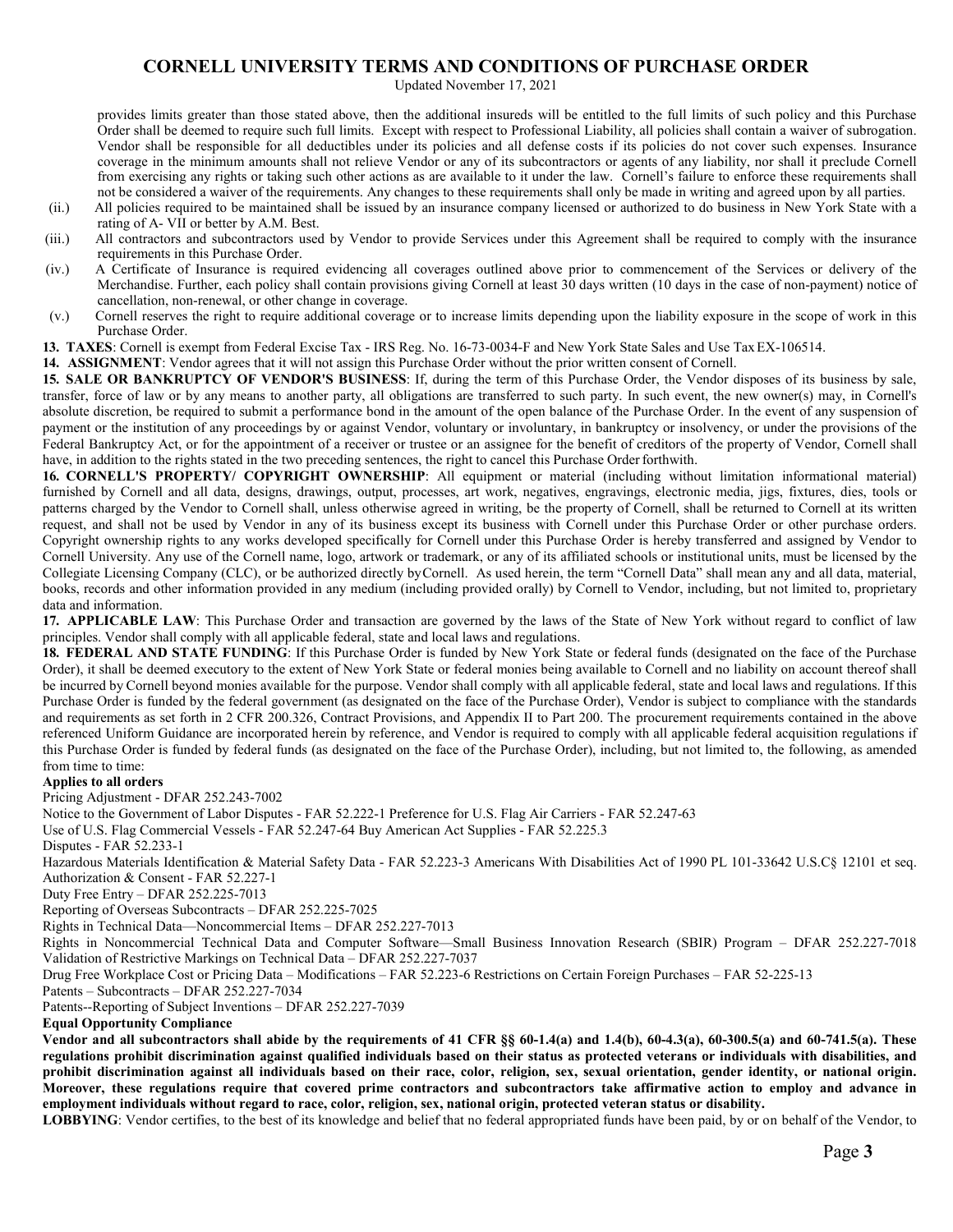Updated November 17, 2021

any person for influencing or attempting to influence an officer or employee of an agency, a Member of Congress, an officer or employee of Congress, or an employee of a Member of Congress in connection with the awarding of any federal contract, the making of any federal grant, the making of any federal loan, the entering into of any cooperative agreement, and the extension, continuation, renewal, amendment, or modification of any federal contract, grant, loan, or cooperative agreement. If any funds other than federal appropriated funds have been paid or will be paid to any person for influencing or attempting to influence an officer or employee of any agency, or Member of Congress, an officer or employee of Congress, or an employee or a Member of Congress in connection with this federally-funded subcontract, the Vendor shall complete and submit Standard Form LLL, "Disclosure Form to Report Lobbying," in accordance with its instructions and as required by title 31 U.S.C., section 1352. The Vendor shall require that the language of this certification be included in the award documents for all subawards at all tiers (including subcontracts, subgrants, and contracts under grants, loans and cooperative agreements) and that subrecipients shall certify and disclose accordingly. This certification is a material representation of fact upon which reliance was placed when this transaction was made or entered into. Execution of this subcontract constitutes certification by Vendor as imposed by section 1352, title 31, U.S.C. Any person who fails to file the required certification shall be subject to a civil penalty of not less than \$10,000 and not more than \$100,000 for each such failure.

### **Applies if order is over \$2,500**

Contract Work Hours & Safety Standards Act-Overtime Compensation - FAR 52.222-4 Affirmative Action for Workers with Disabilities - FAR 52.222-36 Service Contract Act of 1965 as Amended – FAR 52.222-41 **Applies for Service and Construction Contracts over \$3,000** Employment Eligibility Verification – FAR 52.222-54

### **Applies if order is over \$10,000**

Equal Opportunity - FAR 52.222-26

Utilization of Small Business Concerns – FAR 52.219-8 Prohibition of Segregated Facilities – FAR 52.222-21

Instructions to Offerors—Competitive Acquisition - FAR 52.215-1 Audit and Records - FAR 52.215-2

Walsh Healy Public Contracts Act - FAR 52.222-19 & 20

Equal Opportunity for Special Disabled Veterans, Veterans of the Vietnam Era, and Other Eligible Veterans - FAR 52.222-35

### **Applies if order is over \$25,000**

Integrity of Unit Prices – FAR 52.215-14

Notice & Assistance Regarding Patent & Copyright Infringement-FAR 52.227-2 Debarment and Suspension - FAR 52.209-5 & 6

Responsibility for Supplies - FAR 52.246-16

#### **Applies if order is over \$100,000**

Anti-kickback - FAR 52.203-7

Restrictions of Subcontractor Sales to Government - FAR 52.203-6

Limitation on Payments to Influence Certain Federal Transactions – FAR 52.203-12 Price Reduction for Defective Cost or Pricing Data - FAR 52.214-27 Subcontractor Cost or Pricing Data - FAR 52.214-28

Waiver of Limitation on Severance Payments to Foreign Nationals - FAR 52.237.9

Prohibition on Persons Convicted of Fraud or Other Defense-Contract-Related Felonies – DFAR 252.203-7001 Oral Attestation of Securing

Responsibilities- DFAR 252.204-7005

#### **Applies if order is over \$250,000**

Ensuring Adequate COVID-19 Safety Protocols for Federal Contractors – FAR 52.223-99

**Applies if order is over \$500,000**

Small Business Subcontracting Program – FAR 52.219-9 Subcontractor Cost or Pricing Data – Modifications - 52.215-12/13

**19. PREVAILING WAGE:** Prevailing Wage applies as stated in New York State EXHIBIT A, or when a vendor is required to pay prevailing wage when performing services in a state-owned facility on the campus. A listing of the facilities can be found at this link: http://www.fs.cornell.edu/fs/fs\_facilFind.cfm. For rates on prevailing wage, contact New York State Department of Labor, Bureau of Public Works at Building 12, W.A. Harriman Campus, Albany, NY 12240 (phone 518-457-9000, 888-469-7365), and information can be found at this link: http://www.labor.ny.gov/formsdocs/wp/pwformsandpublications.shtm.

**20. UNION LABOR:** Cornell University has entered into an agreement with the Tompkins-Cortland Building Trades Council which requires that all labor performed for Cornell within Tompkins County by certain trades be performed by union labor. These trades are: electricians and line workers, painters, plumbers, steamfitters, control mechanics, welders, refrigeration mechanics, carpenters, masons, sheet metal workers and building trade laborers. Vendors performing such work must comply with the Tompkins-Cortland Building Trades Council agreement.

**21. PAYMENT:** Vendor shall be paid after receipt of properly prepared invoices in accordance with Cornell's invoicing instructions for Merchandise or Services delivered to and accepted by Cornell, as further set forth below in this section. Any adjustments in Vendor's invoice due to shortages, rejection or other failure to comply with the provisions of this Purchase Order may be made by Cornell before payment. Discount periods shall commence after the latest of final acceptance of Services, delivery, receipt of any required documentation, or receipt of invoice. Delays in receiving the invoice at the address listed on this Purchase Order, errors or omissions on the invoice, or lack of supporting documentation required by the terms of this Purchase Order, will be cause for withholding settlement without losing prompt payment discount privilege. Invoices must be accompanied by transportation receipt if transportation is payable as a separate item. Original invoices, if mailed, shall be mailed in duplicate immediately after each shipment in accordance with the instructions on this Purchase Order. If mailed, only one (1) of these invoices shall be identified as "Original." If Vendor elects to use paper or email invoices, all payments are due either (i) Net 60 after the receipt of invoice if receiving check payments, or (ii) Net 45 after the receipt of invoice if enrolled to receive direct deposit payments. If Vendor elects to register for electronic invoicing and direct deposit payments through the Automated Clearing House (ACH), all payments are due Net 30 after the receipt of invoice.

**22. TAX WITHHOLDING FOR DOMESTIC AND FOREIGN VENDORS:** All payments from Cornell to Vendor under this transaction may be subject to tax withholding. Cornell reserves the sole right and discretion to withhold tax where it believes it is required to do so under the tax laws of any jurisdiction. By accepting this Purchase Order, the Vendor is relinquishing all claims against Cornell for any amounts withheld and remitted by Cornell to a tax authority. It is the Vendor's sole responsibility to provide Cornell with timely, complete, accurate, and legible forms and/or documents necessary to claim a reduction or elimination of withholding taxes (e.g., Form W-8BEN); Cornell reserves the sole right and discretion to make these determinations as well as whether such forms and/or documents are sufficient to reduce or eliminate withholding tax on any payment to the Vendor.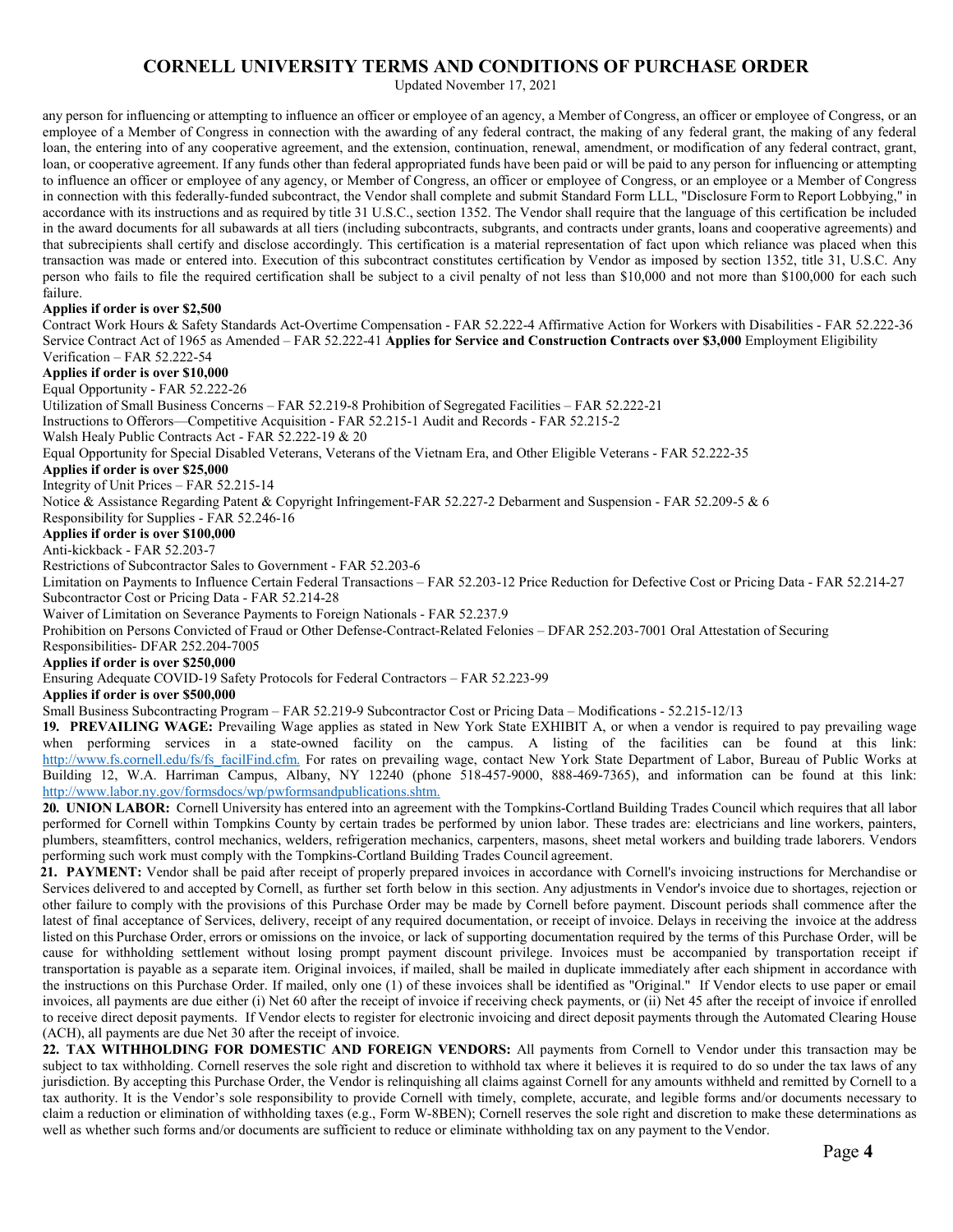Updated November 17, 2021

**23. ANIMAL USE FACILITIES-HAZARD COMMUNICATION:** Certain facilities at Cornell may be used for research, testing or teaching with animals. Some individuals may be at greater risk for health symptoms and effects from direct or indirect exposure to animals. Individuals with medical conditions such as immunocompromised health status, allergies, pregnancy or anticipated pregnancy may be at greater risk. It is the responsibility of the Vendor to inform its employees of associated potential risks and take appropriate action with respect to their health and safety. Questions regarding the presence of animals in a specific facility may be directed to the Cornell Project Manager, Construction Manager or FacilityManager.

**24. RIGHT TO AUDIT:** Throughout the term of this Purchase Order, and for a period of three years after final payment, or longer if required by law, Cornell, at its own expense, shall be entitled to perform, or to have performed by a third party of Cornell's choosing, during normal business hours and upon five (5) business days' notice, an on-site audit of any and all records of Vendor necessary to permit Cornell to evaluate and verify Vendor's compliance with the requirements of this Agreement. Vendor grants Cornell permission to view and/or copy any books, documents, records, data and information (including data and information stored in electronic form) of Vendor which relate to or have been used in connection with the performance of this Agreement. Vendor also grants Cornell permission to interview Vendor's staff and agents as part of the audit. Vendor agrees to provide Cornell with adequate and appropriate workspace for conducting the audit if conducted on-site. If Cornell, in its sole discretion, determines that an on-site audit is not necessary, Vendor agrees to complete, within 30 days of receipt, an audit questionnaire provided by Cornell. Any overcharges discovered by Cornell, or by a third party of Cornell's choosing, shall be paid within 30 days of Vendor's acceptance of Cornell's written notification of audit findings. Vendor may not unreasonably withhold acceptance of audit findings. Vendor shall include this audit provision in any subcontracts that it may issue under this Purchase Order. **Where Services are being performed on campus or on other Cornell-controlled property, and/or depending on the nature of the Services, Merchandise or work to be performed, some or all of the following additional provisions shall apply.**

**25. CHANGES IN THE WORK:** Cornell shall determine the amount by which the Purchase Order consideration is to be increased or decreased by a change order.

**26. RISKS ASSUMED BY THE VENDOR:** The Vendor solely assumes all risks, except those risks caused by defects in the drawings or specifications prepared or furnished by Cornell or the applicable architect, for loss or damage, occurring prior to Cornell's acceptance of all work, to all or any part of the work covered by the Purchase Order and for all claims, losses and damages for bodily injury, including death, and property damage arising out of or as a result of or in connection with the performance by the Vendor of the work covered by the Purchase Order. The Vendor agrees to indemnify and save harmless Cornell fromall claims, losses and damages described above. The Vendor's obligations under this section shall not be deemed waived, limited or discharged by the enumeration in this Purchaser Order or any other document of the kinds and amounts of insurance that it is required to and/or does procure.

**27. PUBLIC SAFETY AND RISK INVOLVING PROPERTY:** The Vendor shall take all necessary precautions for the safety of employees performing the work, and shall comply with all applicable provisions of federal, New York State, municipal and local safety laws and building codes as well as regulations of the Cornell's Environmental Health and Safety to prevent accidents or injury to persons on, about or adjacent to the premises where the work is being performed. The Vendor shall erect and properly maintain at all times as required by the conditions and progress of the work, all necessary safeguards for the protection of workmen and the public and shall post danger signs warning against the hazards created by the activity/services.

**28. HAZARDOUS OR TOXIC MATERIALS:** Vendor shall inform officers, employees, agents, other vendors, sub-contractors at every tier, and any other party which may come into contact with any hazardous or toxic materials as a result of its performance hereunder of the nature of such materials, and any health and safety or environmental risks associated therewith. Vendor shall not use hazardous or toxic materials in a manner that will violate Cornell University Policies or any state, federal, or municipal environmental health and safety regulations. In situations where the risks are unclear, Vendor shall consult with Environmental Health and Safety (EH&S) for guidance. Vendor shall provide complete care and treatment for any injury sustained by any parties coming into contact with any hazardous or toxic materials as a result of Vendor's performance or failure to perform hereunder. At the completion of project, Vendor shall remove all unused chemical products and hazardous materials from campus. Transportation of these materials shall be in accordance with all federal, state, and local regulations. Vendor shall request and receive written approval from EH&S prior to disposal of any material.

**29. DISPOSAL OF WASTE MATERIAL AND TITLE:** Prior to start of work and first payment, Vendor shall prepare and submit "Contractor Waste Material Disposal Plan" (form link) to Cornell's identified representative. The plan shall identify the waste transportation and treatment, storage or disposal (TSD) companies which will manage all waste material and any site(s) for disposal of the waste material. The "Vendor Waste Material Disposal Plan" form, together with definitions associated with the form waste descriptions, is attached to this Purchase Order. Vendor must use this form to document waste disposal methods and locations. Vendor shall be responsible for the proper cleanup, containment, storage and disposal of any hazardous material/chemical spill occurring during its work. For Cornell University owned hazardous waste, EH&S will oversee, approve or effect the proper disposal. Title, risk of loss, and all other incidents of Cornell ownership to waste material shall vest in Vendor at the time Vendor or any transporter acting on its behalf takes physical possession of waste material. Vendor must complete and maintain full records of the chain of custody and control, including certificates of disposal or destruction, of all waste materials loaded, transported and/or disposed. Vendor shall deliver all such records to Cornell in accordance with applicable laws and regulations and any instructions from Cornell in a timely manner and in any event prior to final payment(s) under this Purchase Order.

**30. CLEAN UP:** Vendor shall, at all times during the progress of the work, keep the site and adjacent roads and sidewalks free from accumulation of waste matter, dirt and rubbish. At the completion of the work, all excess materials, earth, etc., shall be removed from the site.

**31. WEB CONTENT ACCESSIBILITY.** In accordance with the Americans with Disabilities Act of 1990 and Section 504 of the Rehabilitation Act of 1973, all web pages, web functionality, websites or web applications developed or provided under this Purchase Order will attempt to conform to the W3C Web Content Accessibility 2.0 Level AA Guidelines that can be found at https://www.w3.org/WAI/WCAG20/quickref/. Vendors hosting websites or providing web design services or web-based products, if required, can provide written evidence that their product or service addresses each of the WCAG 2.0, Level AA criteria. For any area of noncompliance, Vendor should describe any planned remediation roadmaps, including timelines and steps that will be taken to achieve full compliance, as well as interim workarounds to enable access by individuals with disabilities. Vendors may be required to demonstrate how to use the product with assistive technology, and may be required to undergo third-party accessibility testing. Vendor must provide contact information to facilitate more detailed inquiries.

**32. GDPR COMPLIANCE.** If the Services, Merchandise, work and/or activities contemplated hereunder involve the processing (as such term is defined under the Regulation (EU) 2016/679 (General Data Protection Regulation, or "GDPR")) by the Vendor of personal data (as defined in the GDPR) of which Cornell is the controller (as defined in the GDPR), regardless of whether such personal data constitutes Cornell Data, then Cornell and the Vendor agree to complete/execute a Personal Data Processing Agreement (PDPA) to the extent to which the GDPR applies to such processing (in addition to the provisions